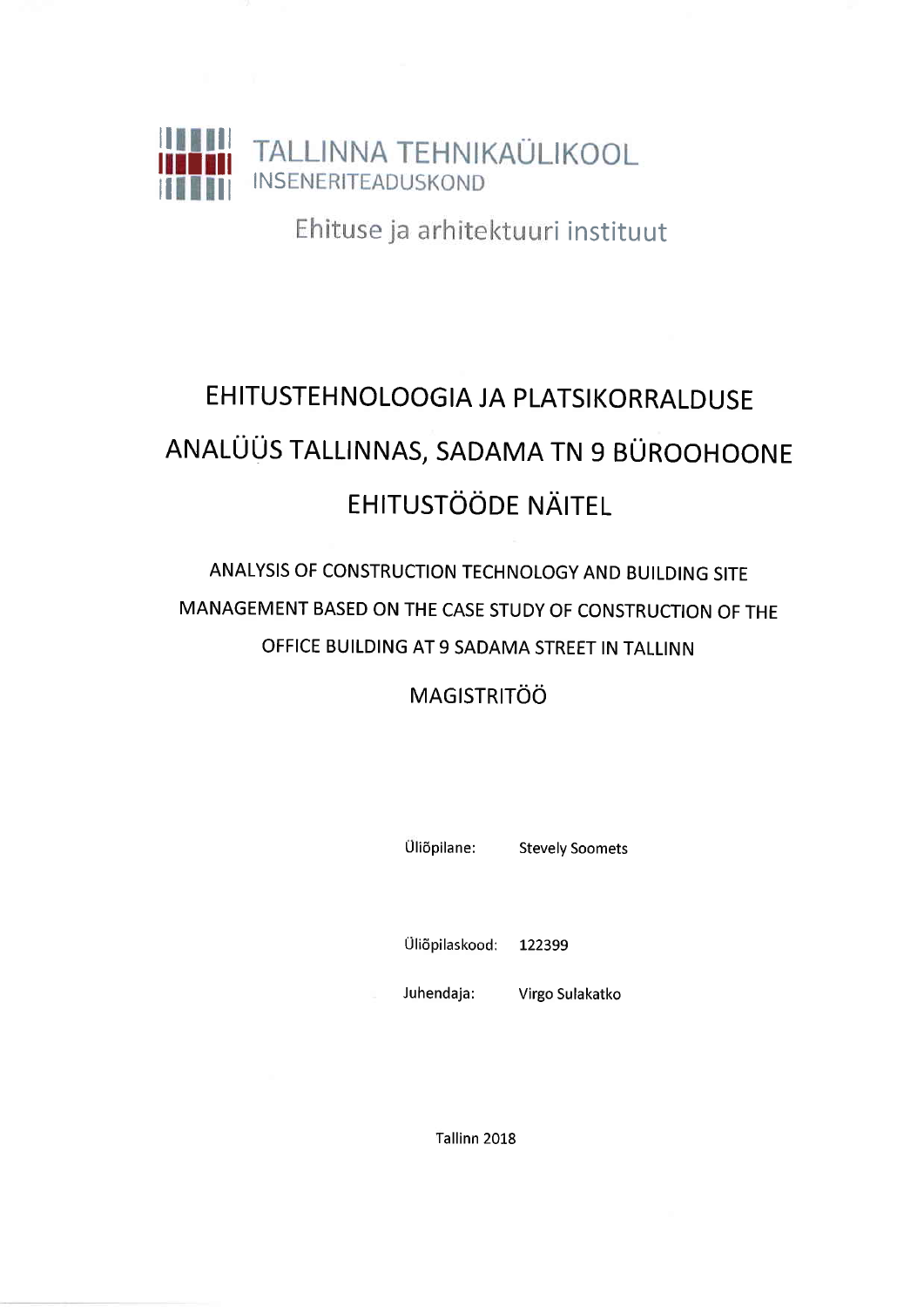#### **KOKKUVÕTE**

Käesolev lõputöö on Tallinnas Sadama tn 9 ehitatava büroohoone ehitustehnoloogia ja platsikorralduse analüüs olulisematele ehitustöödele. Lõputöö eesmärgiks oli koostada ehituse koondkalendergraafik hoone püstitamiseks ning läbi töötada hoone ehitamiseks kasutatavad lahendused.

Ehituse koondkalendergraafiku aluseks on v6etud RATU kaartideltoodud ajanormid ning 6ppeaine Ehitushanke juhtimine aasta 2017 kursuse projekti koostamise juhendist pärit tootlused. Mõningate tööde kestuse arvutamisel lähtus autor siiski objekti eripärast ning objektimeeskonna töökogemusest. Koondkalendergraafik täidab oma eesmärki, andes ülevaate peamistest tööliikidest, tööde teostamise järjekorrast, töötajate arvust ning olulisematest ehitusmasinatest.

Koondkalendergraafiku alusel on koostatud ehitusplatsi üldplaan. Antud lõputöö üldplaanil on kujutatud monoliitsete betoonitööde staadiumit. Plaanil on näidatud vajalike masinate seisupositsioonid, ehitussoojakute vajadus ja asukoht. Samuti on välja toodud tähtsamad ohutusn6uded ning esmaabi pakikese ja tulekustuti asukoht.

Tehnoloogilised kaardid on koostatud monoliitsete postide ja vahelae ehituse, klaasfassaadi paigalduse ning katusetööde kohta. Need on ühed tähtsamad vaheetapid kogu hoone valmimisel, kuna pärast hoone veekindlaks muutmist algavad suuremahulised sisetööd. Tehnoloogilistelt kaartidelt saab ülevaate ka platsi olukorrast, mille põhjal on võimalik organiseerida järgmiste tööde järjekorda, materjalide ladustamise võimalusi ning töötsoonidele juurdepääsevust. Tehnoloogiliste kaartide koostamine on väga praktiline ning aitab ennetada ootamatuid probleeme ehituse käigus.

Lõputöö konstruktiivses osas teostati kontrollarvutus ühe monoliitse betoonposti kandevõimele lähtudes konstruktori määratud parameetritest. Kontrolli tulemusel on kandevõime tagatud.

Majandusosas v6rdles autor betoonpostide asendamise kulu komposiitpostidega. Asendus teostatakse hoones peamiselt esteetilistel kaalutlustel, komposiitpost on väiksema läbimõõduga ning annab ruumile avaruse. Kogu hoone eelarvega võrreldes suurenes kulu alla 1%, kuid võrreldes betoonpostidega on 8 komposiitposti ehitamine 45% kallim.

Sarnane ehitustehnoloogia ja platsikorralduse analüüs ning lahenduskäik on heaks aluseks objektil tööde organiseerimiseks enne ehituse algust, kuid päris ehitustööde käigus tuleks teha täiendusi. Näiteks sisetööde graafiku koostamisel, kuna tegemist on otseselt hoone kasutajatele nähtavate töödega peab ehitaja garanteerima parima tulemuse ehituskestust pikendamata.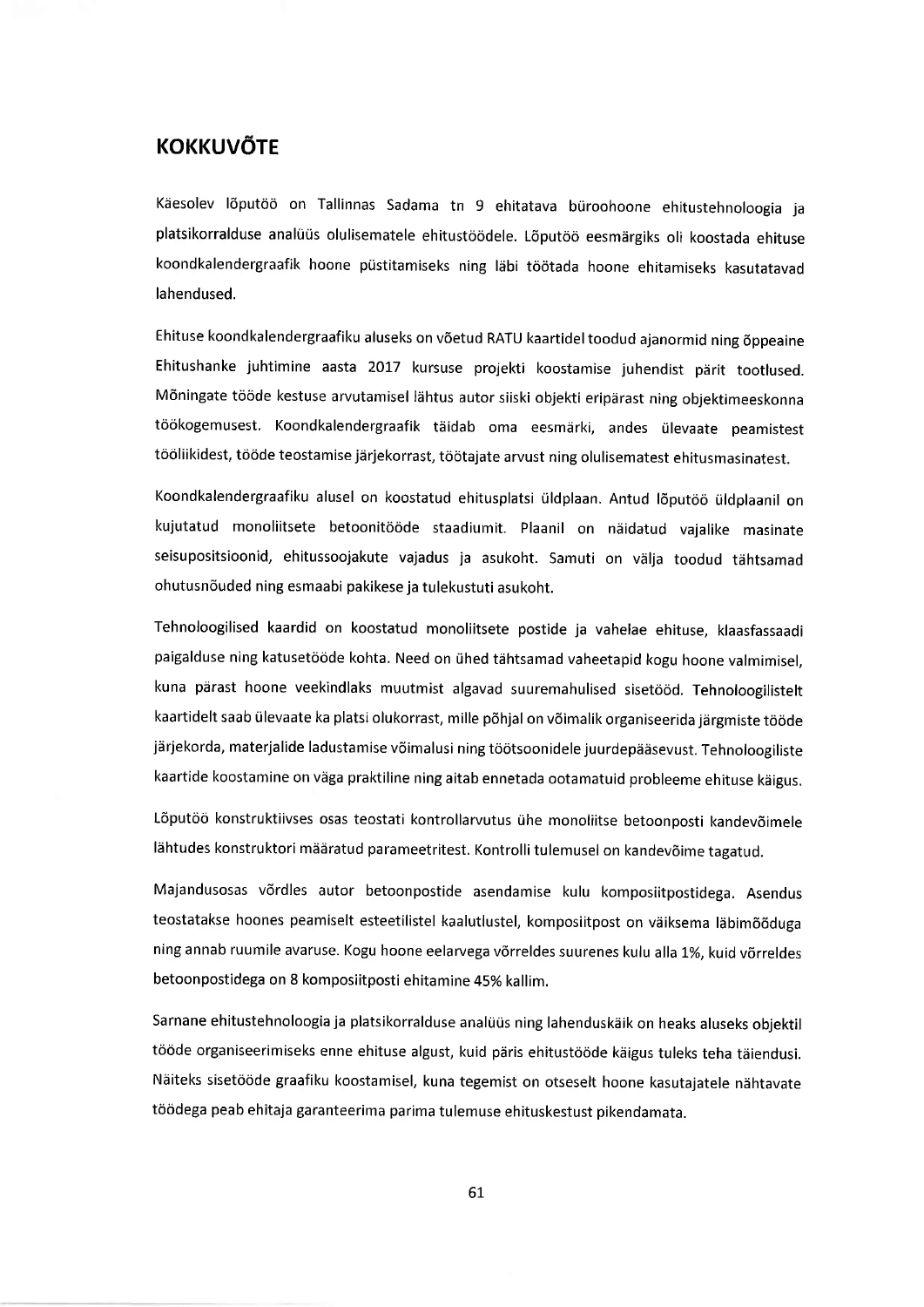Kokkuvõtteks saab öelda, et lõputöö täitis oma eesmärki. Kõik tähtsamad ehitusprotsessid ning platsikorralduslikud küsimused on läbi töötatud. Tehnoloogiliste kaartide, üldplaani ning kalendergraafiku koostamisega peaks olema 6ra hoitud suuremad ootamatused ehitusplatsil.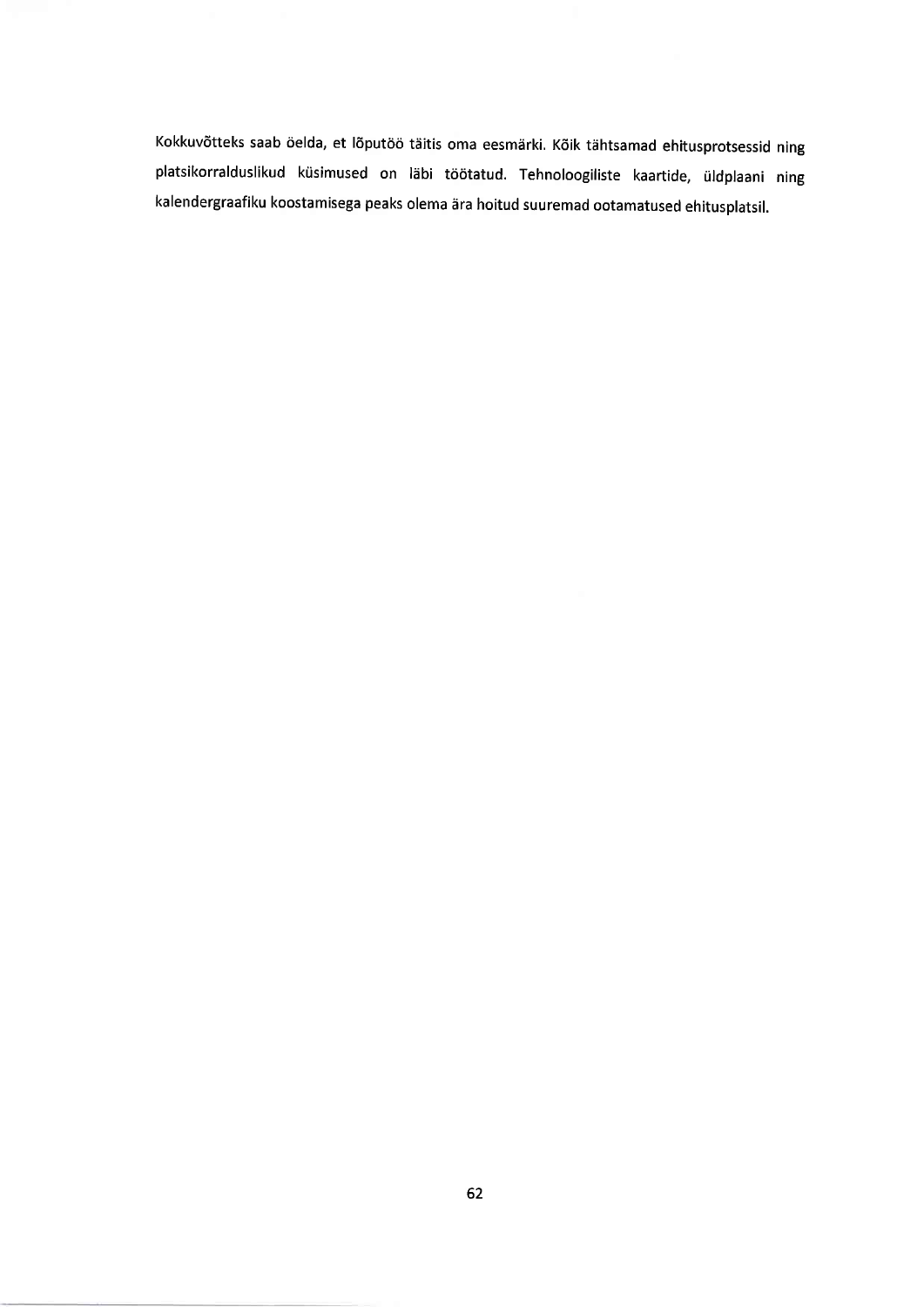### RESUME IN A FOREIGN LANGUAGE

This thesis is an analysis of the construction technology and of the building site management for an office building project, which is being built at 9 Sadama Street in Tallinn. The aim of this thesis was to calculate the time which is needed to build this office and to analyze the main building proccesses.

The building time schedule is based on the norms from the RATU cards and on the manual of the course project for the Building Procurement Management class. In some cases the duration of the jobs were changed based on the previous working experience of the project team, This time schedule fulfills the target to give an overview of the main processes, order of the jobs, number of the employees and the construction machinery.

General plan of the construction site is based on the building time schedule. The general plan of this thesis describes the stage of monolithic concrete work. The standing positions of the necessary machinery, the need and the location for the onsite offices and the containers for employees are marked on the general plan. The most important safety requirements, the location of the first-aid provider and the fire extinguisher are also marked on the general plan.

Technological charts are prepared for the monolithic post and flooring construction, for the glass facade installation and for the roof work. These are some of the most important steps while building this office because after these steps the building will be waterproof and then the large-scale internal work begins. The technological charts also give an overview of the situation of the site which allows to organize next processes and access to work areas. Making these technological charts helps to prevent unexpected problems during construction.

There was a control calculation on one monolithic concrete load bearing capacity in the constructive part of this thesis, based on the parameters specified by the constructor. As a result of the inspection, the load bearing capacity is guaranteed.

In the economic part, the author compared the cost of replacing concrete posts with composite posts. Replacement is carried out mainly for aesthetic reason. The composite post has a smaller diameter and it makes a room more spacious, Compared to the overall budget of the building, the cost increased by less than 1%, but compared to the concrete posts the construction of the 8 composite post is 45% more expensive.

<sup>A</sup>similar analysis of the construction technology and the site planning are good basis for organizing construction work before starting work on site. But during the real construction work there should